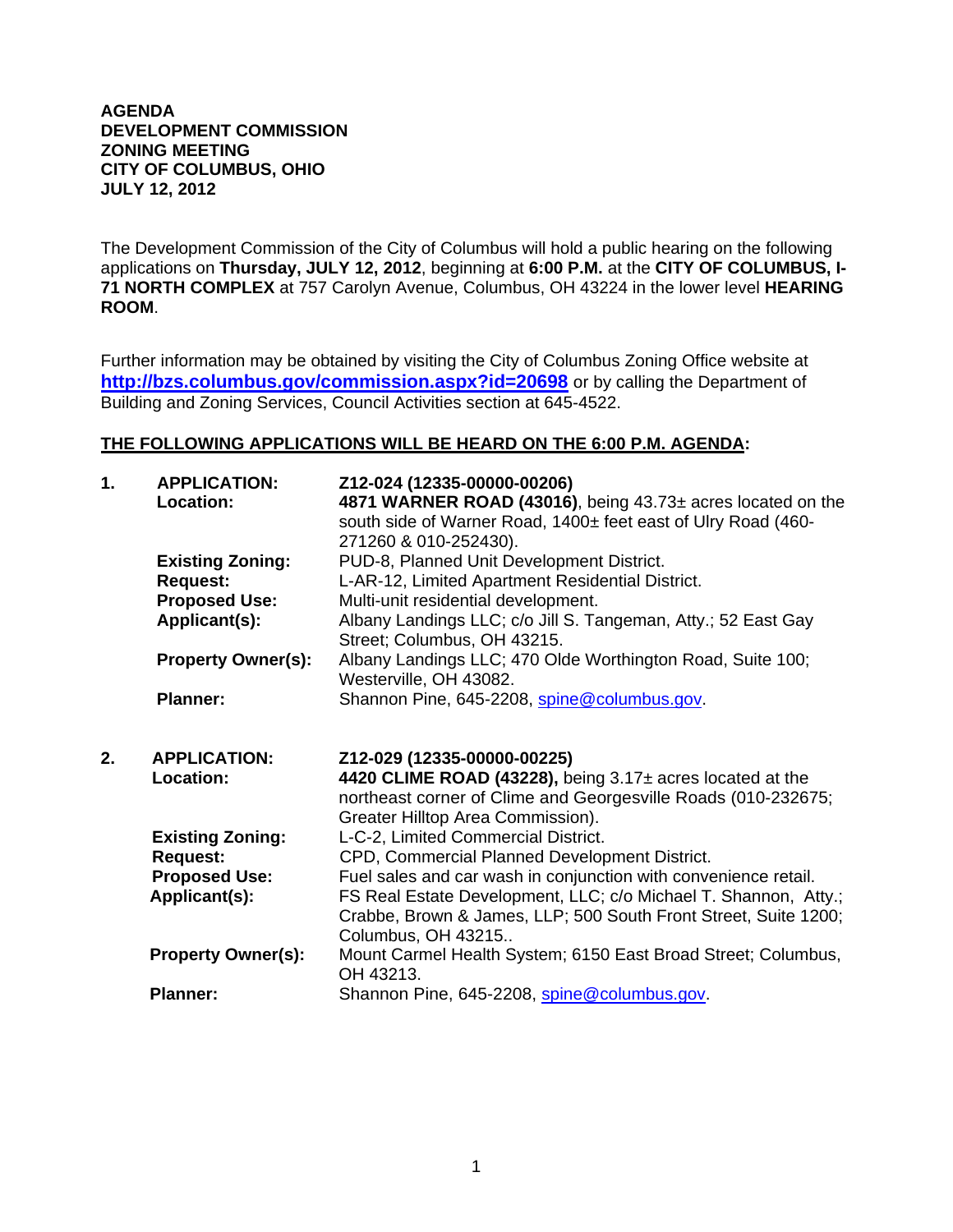| 3. | <b>APPLICATION:</b><br>Location:        | Z12-032 (12335-00000-00228)<br>435 HUTCHINSON AVENUE (43235), being 2.8± acres located on<br>the south side of Hutchinson Avenue, 900± feet east of High<br>Cross Boulevard (610-201410). |
|----|-----------------------------------------|-------------------------------------------------------------------------------------------------------------------------------------------------------------------------------------------|
|    | <b>Existing Zoning:</b>                 | CPD, Commercial Planned Development District.                                                                                                                                             |
|    | <b>Request:</b>                         | L-C-4, Limited Commercial District.                                                                                                                                                       |
|    | <b>Proposed Use:</b>                    | Commercial development.                                                                                                                                                                   |
|    | Applicant(s):                           | The Ellis Company; c/o Jeffrey L. Brown, Atty.; Smith & Hale, LLC;                                                                                                                        |
|    | <b>Property Owner(s):</b>               | 37 West Broad Street, Suite 725; Columbus, OH 43215.<br>Pontifical College Josephinum; 7625 North High Street; Columbus,                                                                  |
|    |                                         | Ohio 43235.                                                                                                                                                                               |
|    | <b>Planner:</b>                         | Shannon Pine; 645-2208; spine@columbus.gov.                                                                                                                                               |
|    |                                         |                                                                                                                                                                                           |
| 4. | <b>APPLICATION:</b>                     | Z12-031 (12335-00000-00227)                                                                                                                                                               |
|    | Location:                               | 5335 NORTH HAMILTON ROAD (43230), being 6.7± acres                                                                                                                                        |
|    |                                         | located on the west side North Hamilton Road, 590± feet north of                                                                                                                          |
|    |                                         | Thompson Road. (010-237830).                                                                                                                                                              |
|    | <b>Existing Zoning:</b>                 | L-M, Limited Manufacturing and R, Rural Districts.                                                                                                                                        |
|    | <b>Request:</b>                         | L-M, Limited Manufacturing District.                                                                                                                                                      |
|    | <b>Proposed Use:</b><br>Applicant(s):   | Self Storage<br>Cardinal Self Storage LLC; c/o Jeffrey L. Brown & David L. Hodge,                                                                                                         |
|    |                                         | Attys.; Smith and Hale; 37 West Broad Street, Suite 725;                                                                                                                                  |
|    |                                         | Columbus, OH 43215.                                                                                                                                                                       |
|    | <b>Property Owner(s):</b>               | Southland Self Storage; 1301 Dublin Road, Suite 200; Dublin, OH<br>43215                                                                                                                  |
|    | <b>Planner:</b>                         | Dana Hitt, 645-2395; dahitt@columbus.gov                                                                                                                                                  |
|    |                                         |                                                                                                                                                                                           |
| 5. | <b>APPLICATION:</b>                     | Z12-030 (12335-00000-00226)                                                                                                                                                               |
|    | Location:                               | 1155 BONHAM AVENUE (43211), being 0.40± acres located on                                                                                                                                  |
|    |                                         | the south side Bonham Avenue, at the southern terminus of Dolle                                                                                                                           |
|    |                                         | Avenue. (010-026860, South Linden Area Commission).                                                                                                                                       |
|    | <b>Existing Zoning:</b>                 | R-4, Residential District.                                                                                                                                                                |
|    | <b>Request:</b><br><b>Proposed Use:</b> | M, Manufacturing District.<br>Concrete salvage use.                                                                                                                                       |
|    | Applicant(s):                           | Dwight Bailey; 982 Hill Road North; Pickerington, OH 43147.                                                                                                                               |
|    | <b>Property Owner(s):</b>               | Phil-Ro Land Co LLC; 999 Bonham Avenue; Columbus, OH                                                                                                                                      |
|    |                                         | 432121                                                                                                                                                                                    |
|    | <b>Planner:</b>                         | Dana Hitt, 645-2395; dahitt@columbus.gov                                                                                                                                                  |